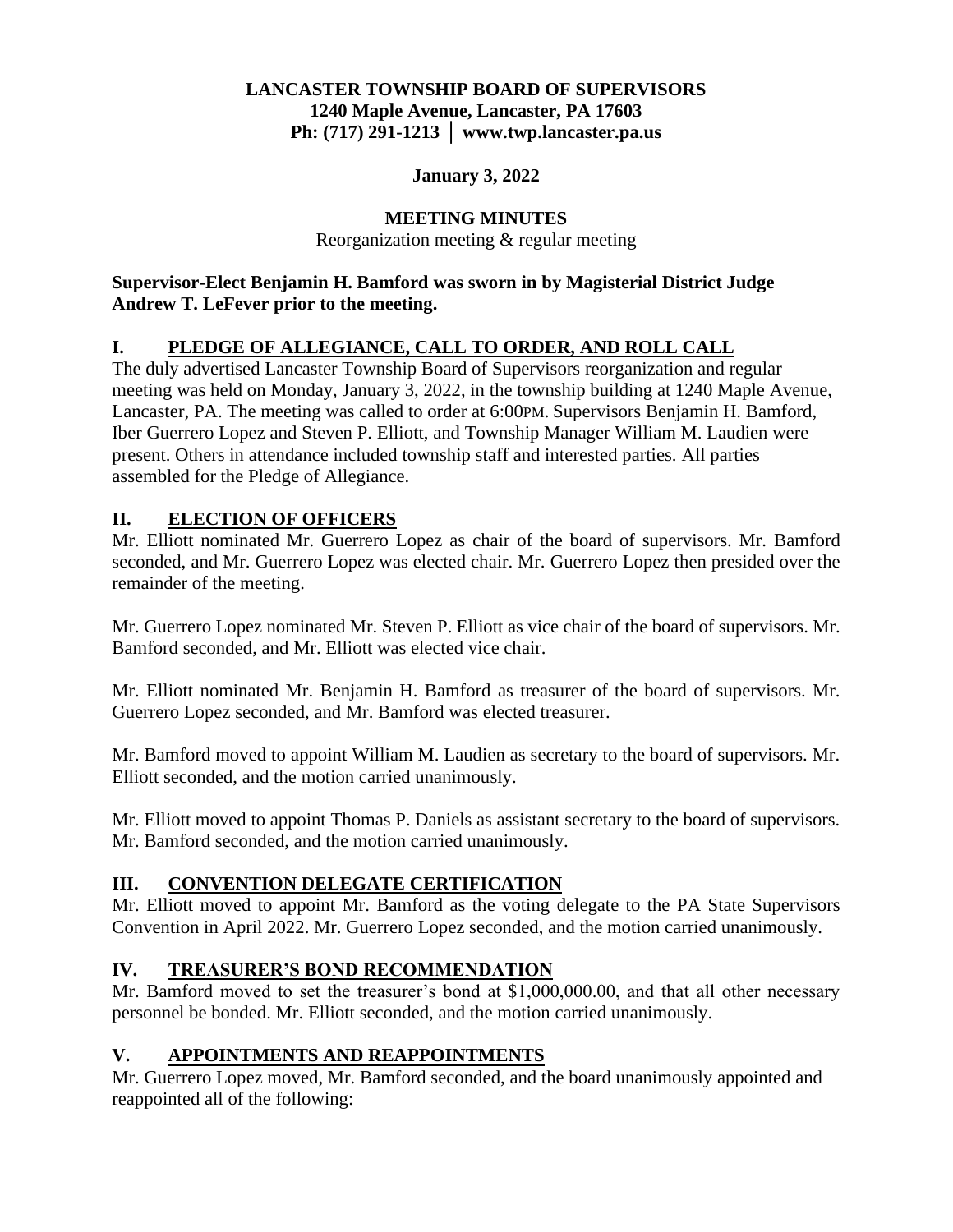- $\circ$  Appointment of Matthew J. Creme Jr. of Nikolaus & Hohenadel as the Township Solicitor
- o Appointment of Fulton Bank as the Township Depository
- o Appointment of Lancaster County Treasurer's Office as Tax Collector to collect Lancaster Township municipal and county real estate taxes effective with the 2022 real estate taxes
- o Appointment of SEK CPAs & Advisors to perform the 2021 audit
- o Appointment of Code Administrators, Inc. as the Lancaster Township Building Code Inspector, annual term expiring 12/31/2022
- o Reappointment of Terrie Finger as the Lancaster Township Vacancy Board Chair, annual term expiring 12/31/2022
- o Reappointment of Glenn Ebersole to the Lancaster Township Planning Commission, four-year term expiring 12/31/2025
- o Reappointment of John Metzger and Joseph LoCurto to the Lancaster Township Zoning Hearing Board, three-year term expiring 12/31/2024
- o Reappointments of Kathy Wasong and Iber Guerrero Lopez as Lancaster Township Representatives on the Lancaster County Community Development Block Grant Funds Steering Committee, annual term expiring 12/31/2022
- o Reappointment of Mark Deimler of Solanco Engineering Associates as Sewage Enforcement Officer for Lancaster Township, annual term expiring 12/31/2022
- o Reappointment of Doug Kopp of ARRO Consulting, Inc. as Alternate Sewage Enforcement for Lancaster Township, annual term expiring 12/31/2022
- o Reappointment of RETTEW as township engineer, on an as-needed basis only, by agreement for the year 2022, annual term expiring 12/31/2022
- o Reappointment of William M. Laudien as Voting Representative for the LIMC

## **VI. CERTIFICATIONS**

Mr. Bamford moved to approve the following certifications, Mr. Elliott seconded, and the motion carried unanimously:

- o Certify that streets and highways in Lancaster Township be considered as one road district.
- o Certify that the 2022 municipal meeting calendar was advertised, as required by law, and will be followed for township meetings in 2022.

## **VII. APPROVALS**

## **A. Resolution 2022-01 – Dispensing of Payroll and Payment of Bills**

Mr. Bamford moved, Mr. Elliott seconded, and the board unanimously approved Resolution 2022-01 for the dispensing of payroll and the payment of bills incurring penalties between supervisors meetings and establishing the township manager's compensation for 2022.

## **B. 2022 Employee Schedule of Benefits**

Mr. Elliott moved, Mr. Bamford seconded, and the board unanimously approved the 2022 Employee Schedule of Benefits.

## **VIII. ADJOURNMENT OF REORGANIZATION MEETING AND OPENING OF REGULAR MEETING**

Mr. Guerrero Lopez adjourned the reorganization meeting and opened the regular meeting of the Board of Supervisors at 6:07PM.

## **IX. PUBLIC COMMENT ON AGENDA ITEMS**

No public comment on agenda items.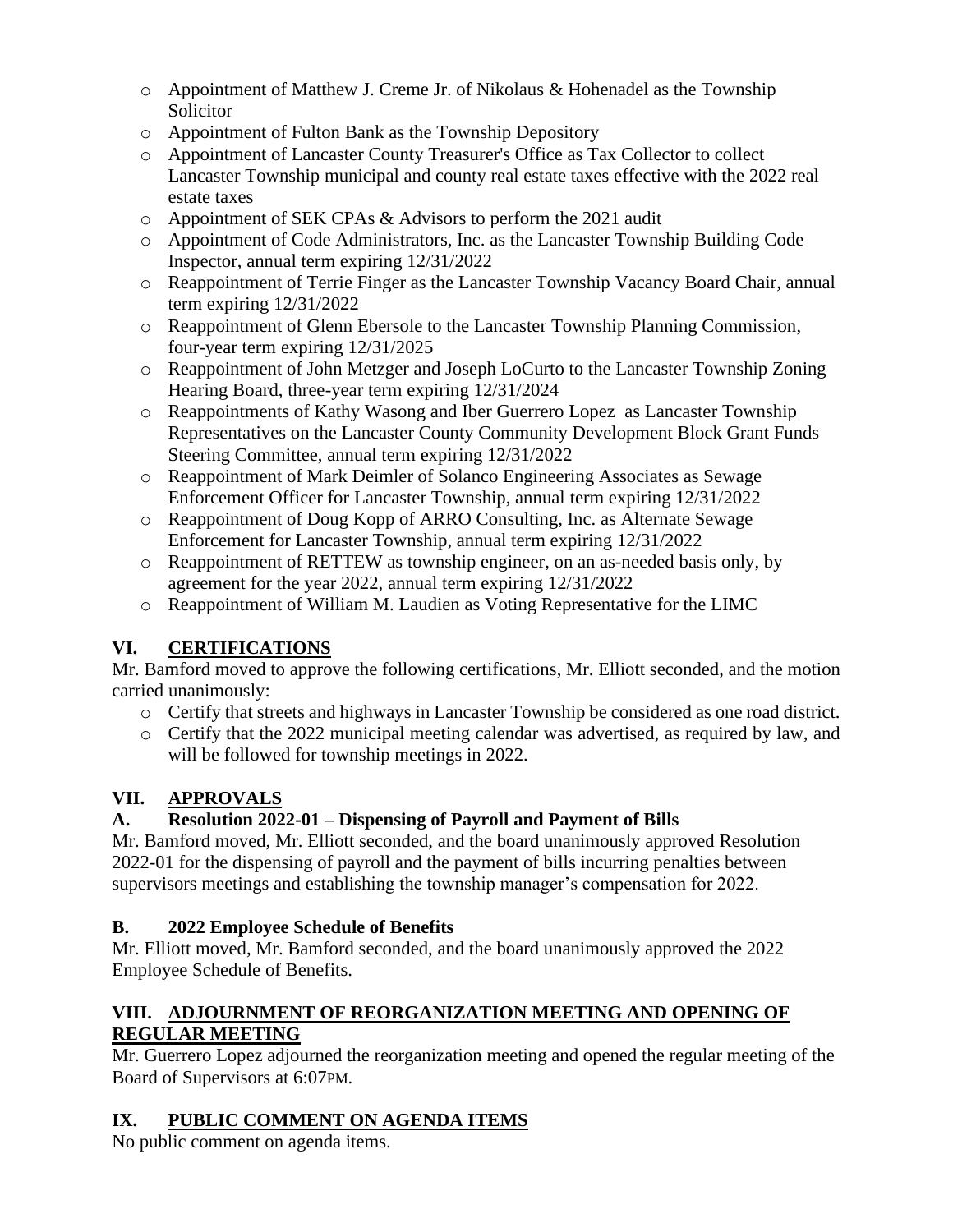#### **X. SECRETARY'S REPORT**

The minutes of the December 13, 2021, board meeting were approved by general consent.

#### **XI. TREASURER'S REPORT**

Mr. Bamford presented the treasurer's report as of January 3, 2022:

| $\alpha$ is the set of $\alpha$ is the set of $\alpha$ is the set of $\alpha$ is the set of $\alpha$ is the set of $\alpha$ is the set of $\alpha$ is the set of $\alpha$ is the set of $\alpha$ is the set of $\alpha$ is the set of $\alpha$ is the set of $\alpha$ is the |  |
|------------------------------------------------------------------------------------------------------------------------------------------------------------------------------------------------------------------------------------------------------------------------------|--|

Mr. Guerrero Lopez stated the treasurer's report would be filed for audit.

#### **XII. PAYMENT OF BILLS**

On a motion by Mr. Bamford, seconded by Mr. Elliott, the board unanimously approved the payment of bills (December 13, 2021–January 3, 2022):

#### **XIII. REPORTS**

- **A.** Lafayette Fire Company (east side): December 2021: 9 calls
- **B.** Lancaster Township Fire Department (west side): December 2021: 29 calls in the township, 13 calls for mutual aid. Year to date 2021: 541
- **C.** Police Report: December 2021 report was not available
- **D.** Recycling Report: November 2021: 15.10%
- **E.** Sewer Reports: Available on the township website
- ➢ Printed copies of all reports are available at the township office for a nominal fee and can be viewed/printed from the website.

#### **WORKSHOP REPORTS**

The following departments presented updates to the board:

- Planning & Zoning
- Township Engineer (*not in attendance*)
- Public Works
- Township Manager

#### **XIV. ANNOUNCEMENTS**

- **A.** Tuesday, January 4, 2022: Board of Auditors Meeting; 5:30PM, 1240 Maple Avenue.
- **B.** Friday, January 14, 2022: Free curbside collection of real Christmas trees takes place township wide on one day only. All decorations removed, and no tree bags. If you miss this collection day, the tree will require a \$4.00 service tag. Artificial trees require \$4.00 service tag.
- **C.** Now through January 14, 2022: Drop off of real Christmas trees is available at the woody waste facility dawn to dusk, in the designated area only. Service is for township residents only. All decorations removed and no tree bags. No artificial trees or yard waste**.** The area is under video surveillance; violators will be cited.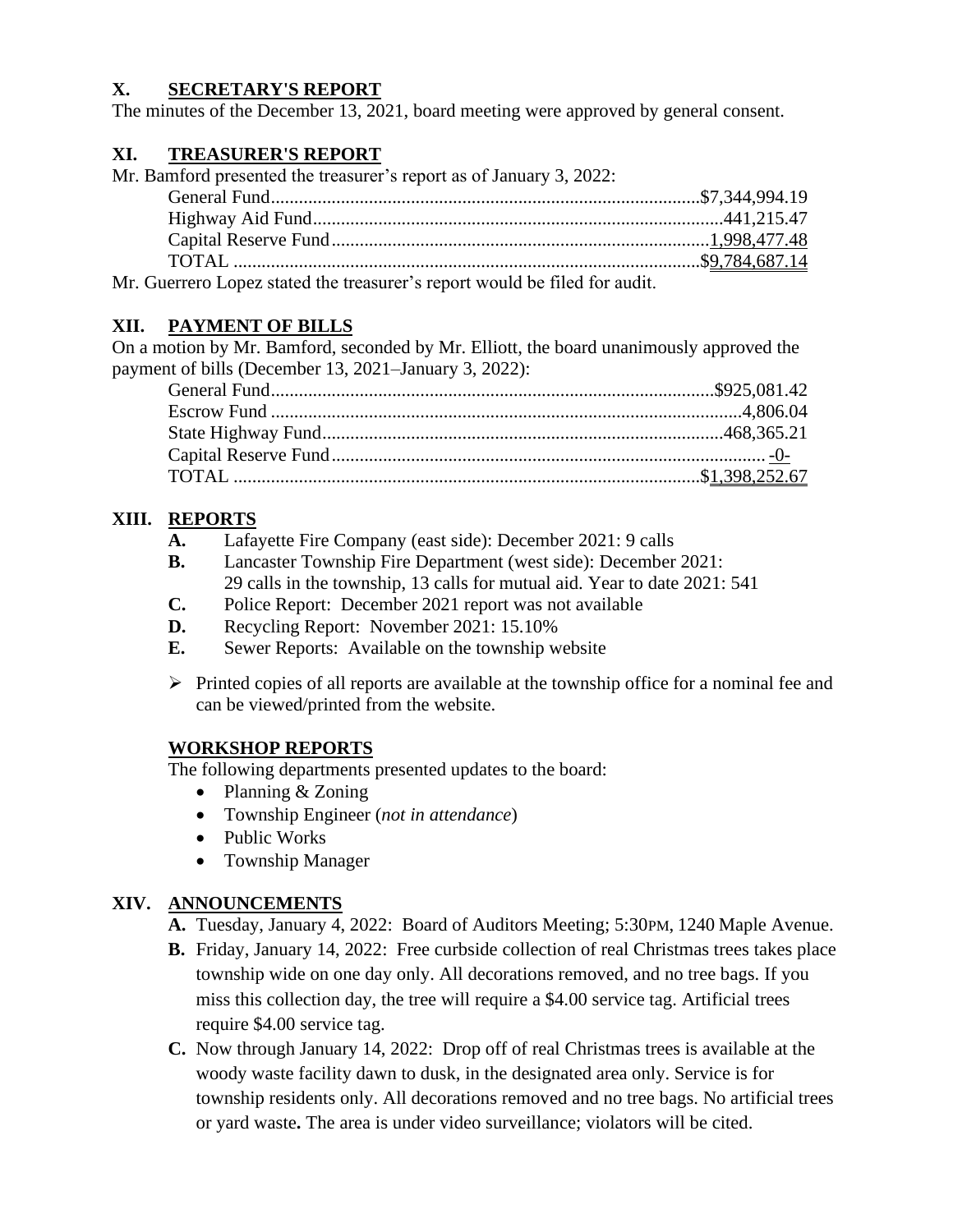- **D.** Monday, January 17, 2022: Township Office will be closed for Martin Luther King Jr. Day. There is no change to the trash/recycle collection. Collection will run as normal for the week.
- **E.** Now through January 22, 2022, parking restrictions on signed streets remain in force to allow for a final sweeping of the streets, weather permitting.
- **F.** Monday, February 7, 2022: Historical Commission Meeting; 6:30PM, 1240 Maple Avenue.
- **G.** Next Board of Supervisors Meeting is Monday, February 14, 2021; 6:00PM, 1240 Maple Avenue.

## **XV. OLD BUSINESS**

No old business.

## **XVI. PLANNING AND ZONING BUSINESS**

## **A. LTPC 312 - New Danville Pike Lot 3 - Stormwater Management Site Plan**

Mr. Bamford moved, Mr. Elliott seconded, and the board unanimously approved a Stormwater Management Site Plan, including the requested modification waiver, for New Danville Pike Lot 3, LTPC 312, subject to township engineer Ben Webber's December 1, 2021, review letter, and as recommended by the Lancaster Township Planning Commission at their meeting on December 21, 2021.

#### **B. LTPC 304 Bausman Place Apartments - Resolution 2022-04 for Plan Revision for New Land Development**

Mr. Elliott moved, Mr. Bamford seconded, and the board unanimously approved Resolution 2022-04 for plan revision for new land development, Bausman Place Apartments, LTPC 304, to be sent to Pennsylvania Department of Environmental Protection.

## **XVII. NEW BUSINESS**

## **A. Resolution 2022-02 – PA Opioid Settlement Agreement**

Mr. Bamford moved, Mr. Elliott seconded, and the board unanimously approved Resolution 2022-02 authorizing Lancaster Township to enter into the settlement agreements with Mckesson Corporation, Johnson & Johnson, Janssen Pharmaceuticals, Inc., Ortho-Mcneil-Janssen Pharmaceuticals, Inc., and Janssen Pharmaceuitca, Inc., and agree to the terms of the Pennsylvania Opioid Misuse and Addiction Abatement Trust.

## **B. Resolution 2022-03 – Amending Lancaster Township Schedule of Fees**

Mr. Elliott moved, Mr. Bamford seconded, and the board unanimously approved Resolution 2022-03, amending the Lancaster Township Schedule of Fees to update the fees charged for engineering services provided by RETTEW on an as-needed basis.

## **XVIII. GUEST RECOGNITION AND PARTICIPATION**

No guest recognition and participation.